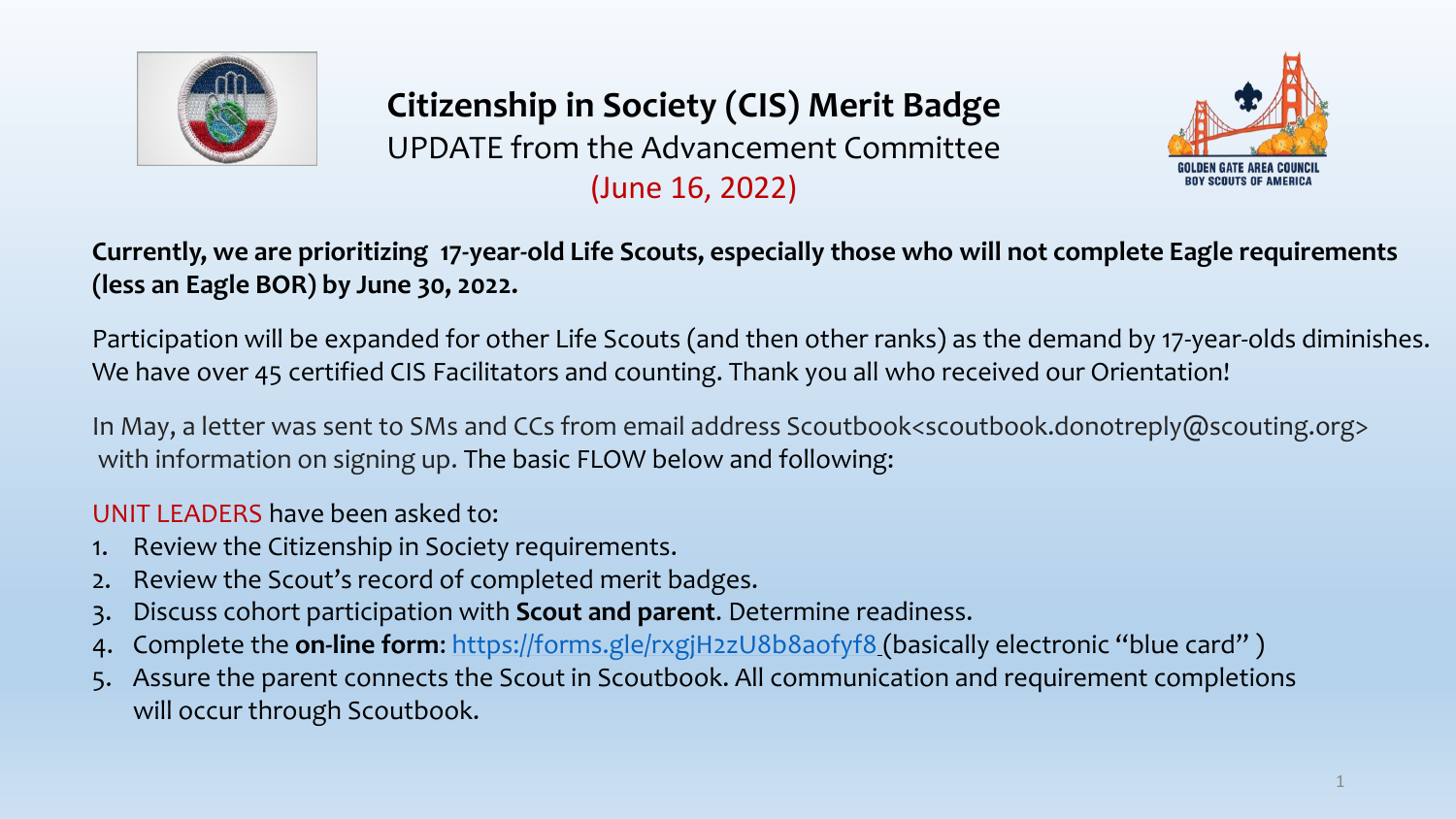

## **Citizenship in Society (CIS) Merit Badge** (June 16, 2022)



For this badge, PARENTS and GUARDIANS are involved in the process, too:

- 1. They agree their Scout is age-appropriate for the self research assignments and participating in the discussions in the Citizenship in Society requirements.
- 2. Complying with BSA policy, an email is sent to the parent included on the unit leaders "electronic blue card" with a sign up link and a COUPON CODE. The coupon code limits enrollment.
- 3. Parent or Scout must select and register for one of the CIS sessions at <https://scoutingevent.com/023-cis>
- 4. The coupon code is unique to the Scout and good for one time use. Due to a Black Pugh workaround, the registration "Fee" noted is \$1,000. The code negates the fee to a \$0.00 value
- 5. Once registered, the Scout's name will appear on the Facilitator for that session's "Merit Badges in Progress"

Scoutbook section and the Facilitator can then contact the Scouts with a Zoom link.